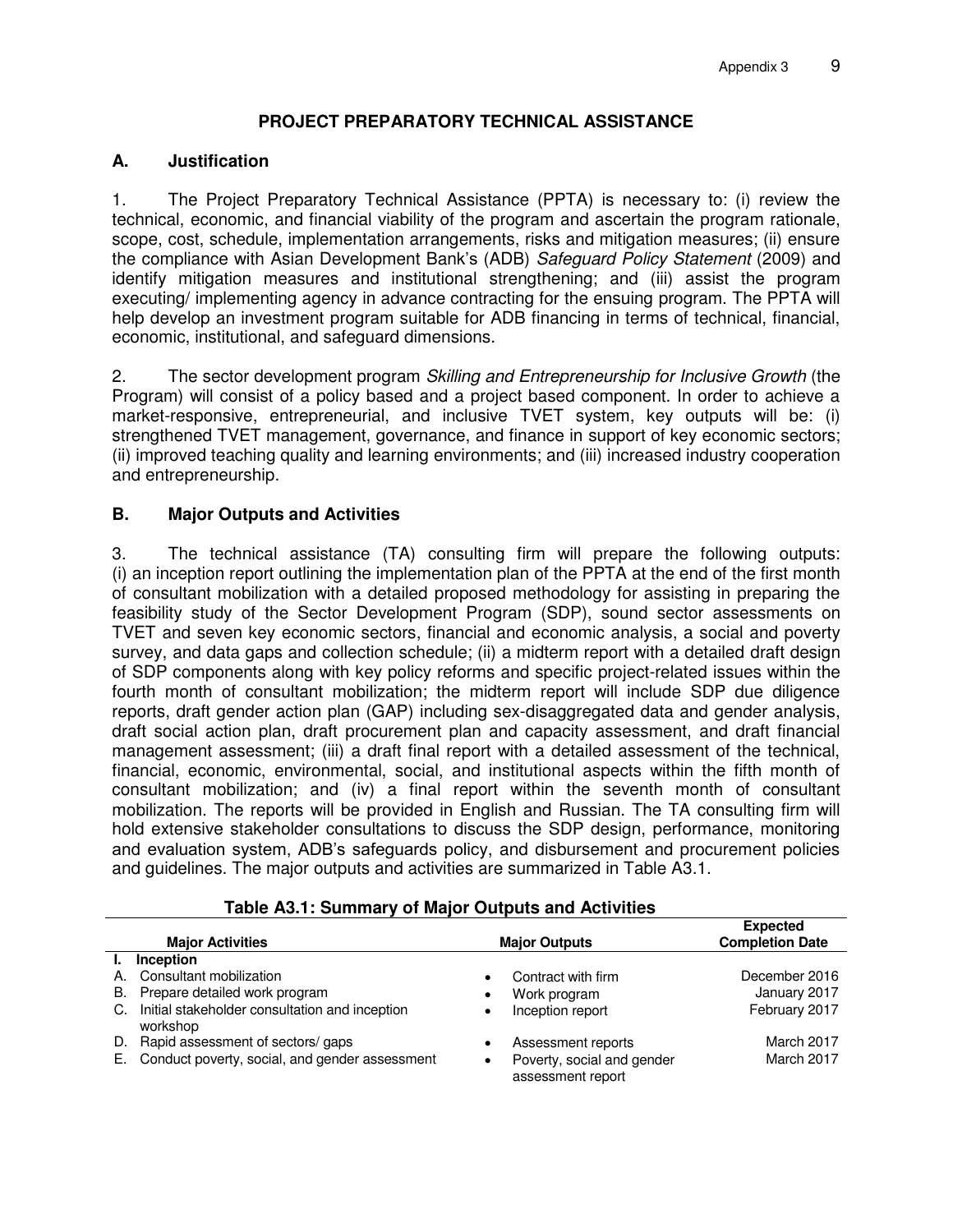|            | <b>Major Activities</b>                                               |           | <b>Major Outputs</b>                 | <b>Expected</b><br><b>Completion Date</b> |
|------------|-----------------------------------------------------------------------|-----------|--------------------------------------|-------------------------------------------|
| Ш.         | <b>Midterm</b>                                                        |           |                                      |                                           |
| А.         | In-depth dialogue with EA and stakeholders to<br>determine scope      |           | Program scope                        | April 2017                                |
|            | B. Determine detailed program outputs                                 |           | Interim report                       | May 2017                                  |
|            | C. Assess institutional constraints to delivery of program<br>outputs | $\bullet$ | Report                               | May 2017                                  |
|            | D. Develop institutional capacity building program                    |           | Capacity building program            | May 2017                                  |
| III. Final |                                                                       |           |                                      |                                           |
| А.         | Prepare cost estimates and financing plan                             |           | Cost estimates and financing<br>plan | June 2017                                 |
| В.         | Assess economic and financial viability and<br>sustainability         |           | Assessment reports                   | June 2017                                 |
| C.         | Finalize SPRSS, GAP, etc.                                             |           | Final report                         | <b>July 2017</b>                          |
| D.         | Develop detailed implementation arrangements                          |           | Program implementation plan          | <b>July 2017</b>                          |
| Е.         | Follow-up inputs and refinements                                      |           | Revisions to reports, costs,<br>etc. | Until December<br>2017                    |
| F.         | Advertising of requests for proposals for consultancy<br>firm         | $\bullet$ | Request for proposals                | December 2017                             |
| G.         | Issuing of invitation for bids for goods and works                    |           | <b>Bidding documents</b>             | December 2017                             |

 $EA =$  executing agency; SPRSS = summary poverty reduction and social strategy; GAP = gender action plan Source: Asian Development Bank.

#### **C. Cost Estimate and Proposed Financing Arrangement**

4. The technical assistance is estimated to cost \$750,000 equivalent, which will be financed on a grant basis by ADB's Technical Assistance Special Fund (TASF-V). All disbursements under the PPTA will be made in accordance with the *TA Disbursement Handbook* (2010, as amended from time to time). The government will provide counterpart support in the form of counterpart staff, provision of office space, and furniture, secretarial assistance and other in-kind contributions. The detailed cost estimate is presented in Table A3.2.The target implementation period of the PPTA is January until December 2017, while the final report is to be submitted after seven months of consultant mobilization the remaining time is to be used to further support the executing agency in procurement and other activities.

#### **Table A3.2: Cost Estimates and Financing Plan**

| Item |                                                               | <b>Total Cost</b> |  |  |  |  |
|------|---------------------------------------------------------------|-------------------|--|--|--|--|
|      | Asian Development Bank <sup>a</sup>                           |                   |  |  |  |  |
|      | Consultants                                                   |                   |  |  |  |  |
|      | Remuneration and per diem<br>a.                               | 444.0             |  |  |  |  |
|      | International and local travel<br>b.                          | 62.0              |  |  |  |  |
|      | Reports and communications<br>c.                              | 15.0              |  |  |  |  |
| 2.   | Equipment (computer, printer, router, projector) <sup>b</sup> | 10.0              |  |  |  |  |
| 3.   | Workshops, trainings, seminars, and conferences               | 40.0              |  |  |  |  |
| 4.   | Surveys                                                       | 10.0              |  |  |  |  |
| 5.   | Facilitators and resource persons                             | 56.0              |  |  |  |  |
| 5.   | Miscellaneous administration and support costs <sup>c</sup>   | 8.0               |  |  |  |  |
| 6.   | Contingencies                                                 | 105.0             |  |  |  |  |
|      | Total                                                         | 750.0             |  |  |  |  |

<sup>a</sup> Financed by the Asian Development Bank's Technical Assistance Special Fund (TASF-V)

<sup>b</sup> Equipment to be procured will be transferred to the executing agency after project completion

c Includes office supplies, secretarial and technical interpreting services

Source: ADB staff estimates.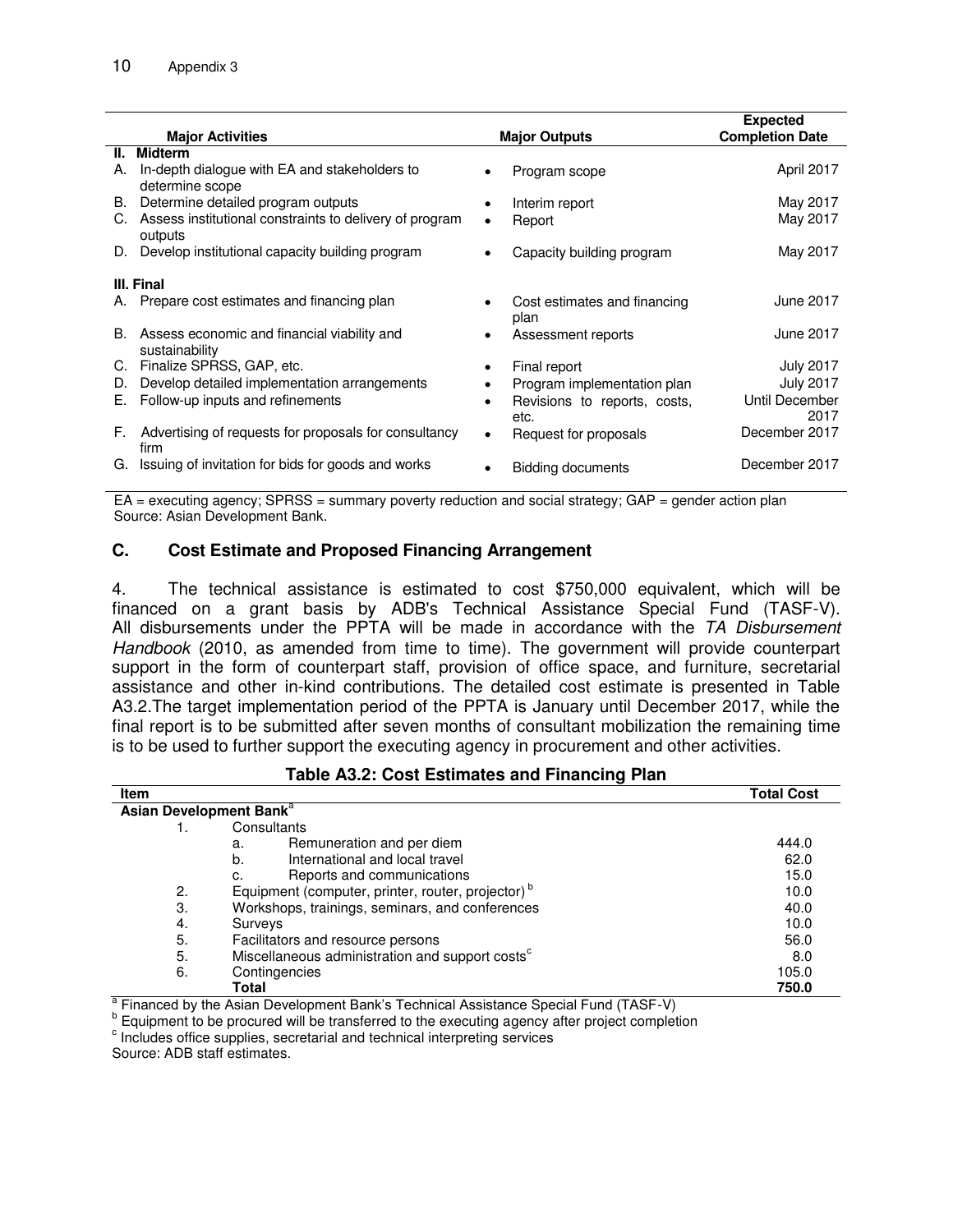# **D. Consulting Services**

5. Consultants will be engaged through a firm by use of performance based terms of reference (TOR). ADB will select and engage consultants in accordance with ADB's *Guidelines on the Use of Consultants* (2013, as amended from time to time). The quality and cost-based selection procedure (QCBS) will be used requiring full technical proposal for hiring a consulting firm. The quality and cost ratio for QCBS will be 90:10. The consultants may procure equipment through shopping in accordance with ADB's *Procurement Guidelines* (March 2013, as amended from time to time). Upon completion of the PPTA, equipment procured under the PPTA will be transferred to the Executing Agency (EA). Inputs by the consultant firm may be augmented by a number of resource persons as needed, to be recruited by ADB in accordance with ADB's procurement guidelines.

6. All documents and reports will be in English and Russian language and made available in electronic format to ADB and EA. The outline TOR for the PPTA consulting firm is in paragraphs 7 to 17.

7. **Scope of services and major outputs.** The firm will report to ADB through the team leader and perform the following:

- (i) Sector and subsector assessments (of education and TVET, current and future labor market needs in priority sectors, draft methodology for employer satisfaction survey and tracer studies),
- (ii) Draft a social and gender-inclusive skills strategy (inclusive of draft action plan and road map),
- (iii) Facilitate the dialogue on the need to align the official mandate and management structure of TVET agency,
- (iv) Review of legislations and regulations to remove barriers to occupations based on gender or other factors,
- (v) Assessment of legal framework relating to deeper institutional autonomy and: (a) analysis of management practices in public and private TVET colleges, (b) assessment of extent to which public institutions are prepared and willing to exercise deeper autonomy, (c) identify advantages and disadvantages of deeper autonomy in TVET institutions with regards to educational entrepreneurship,
- (vi) Develop a national draft methodology for occupational standards, learning outcomes based curricula, and competency based assessment,
- (vii) Revise the national classifier of occupations with regards to deletion of outdated and gender discriminatory occupations and introduction of contemporary and complex occupations,
- (viii) Proposal and implementation plan of introduction of pathways within and beyond TVET (especially with regards to establishing a higher education degree at college level),
- (ix) Conduct training needs analysis of TVET teachers and instructors,
- (x) Conduct in-depth analysis of TVET colleges in terms of teaching quality, quality assurance, labor market orientation, finance, and governance; and provide recommendations how to improve them,
- (xi) Develop a methodology for the selection of colleges as centers of excellence and the selection of priority occupations and technical support of selection processes,
- (xii) Draft a work-based-learning concept which includes elements of dual apprenticeships (in depth analysis of education and labor laws and drafting of sublegal acts where necessary),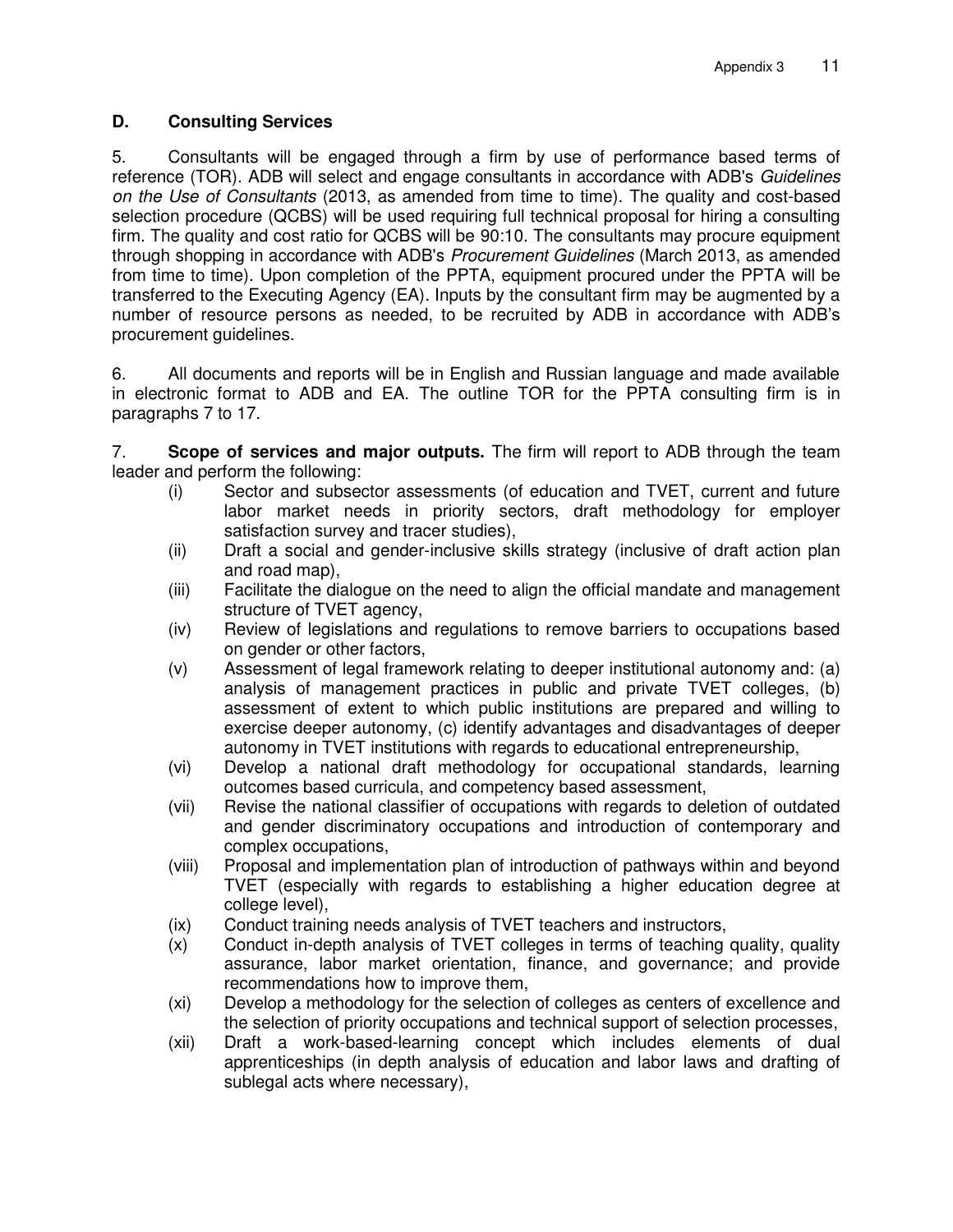- (xiii) Develop a concept and implementation plan of incentivizing industry cooperation in TVET through sector skills councils or similar,
- (xiv) Design and cost industry for education partnerships for each key economic sector,
- (xv) Propose improvement of entrepreneurship education in current syllabi and curricula, especially with regards to introduction of the training firm method,
- (xvi) Analyze inclusive education in TVET and provide recommendations and action plan to introducing pilot courses for partial occupations,
- (xvii) Analyze energy efficiency potential in infrastructure components and in terms of current and future labor market demands of green(er) skills and provide recommendations,
- (xviii) Conduct extensive stakeholder consultations on the above mentioned outputs including workshops, round tables, focus group discussions, and surveys as necessary,
- (xix) Perform other tasks as may be reasonably assigned by ADB.

## 8. **Further outputs include:**

- (i) Problem and solution tree analysis
- (ii) Design and monitoring framework (DMF)
- (iii) Policy matrix (including policy-actions and -triggers)
- (iv) Institutional review and procurement capacity assessment
- (v) Procurement plan (capacity assessment, S-curve for contract awards and disbursements, cost estimates, master bidding documents)
- (vi) Program feasibility assessment
- (vii) Safeguard system assessment (according to ADB safeguard policy statement)
- (viii) Technical review and preparation of technical specifications of envisaged rehabilitation and equipment
- (ix) Support the executing agency in preparing required bidding documents for works, goods, and services
- (x) Financial analysis and financial management assessment
- (xi) Economic analysis
- (xii) Poverty and social analysis
- (xiii) Gender action plan
- (xiv) Request for proposals for consulting services and issuance of invitation for bids for goods and works procurements

9. **Key Expertise Required.** Proposing entities will determine the number and the nature of experts they will require to achieve the objectives of the contract, in accordance with their proposed approach and methodology. However, ADB requires a minimum of four key experts, one of which will be expected to act as Team Leader:

- (i) One TVET Policy Expert
- (ii) One TVET Industry Partnership Expert
- (iii) One TVET Finance Expert
- (iv) One TVET Procurement Expert

10. The **TVET Policy Expert/ Team Leader** (international, minimum 6 person-month) will combine team leader functions with those of an expert in the design of TVET projects and programs with ability to define and assess benchmarking data. He/ She should meet the following minimum qualifications: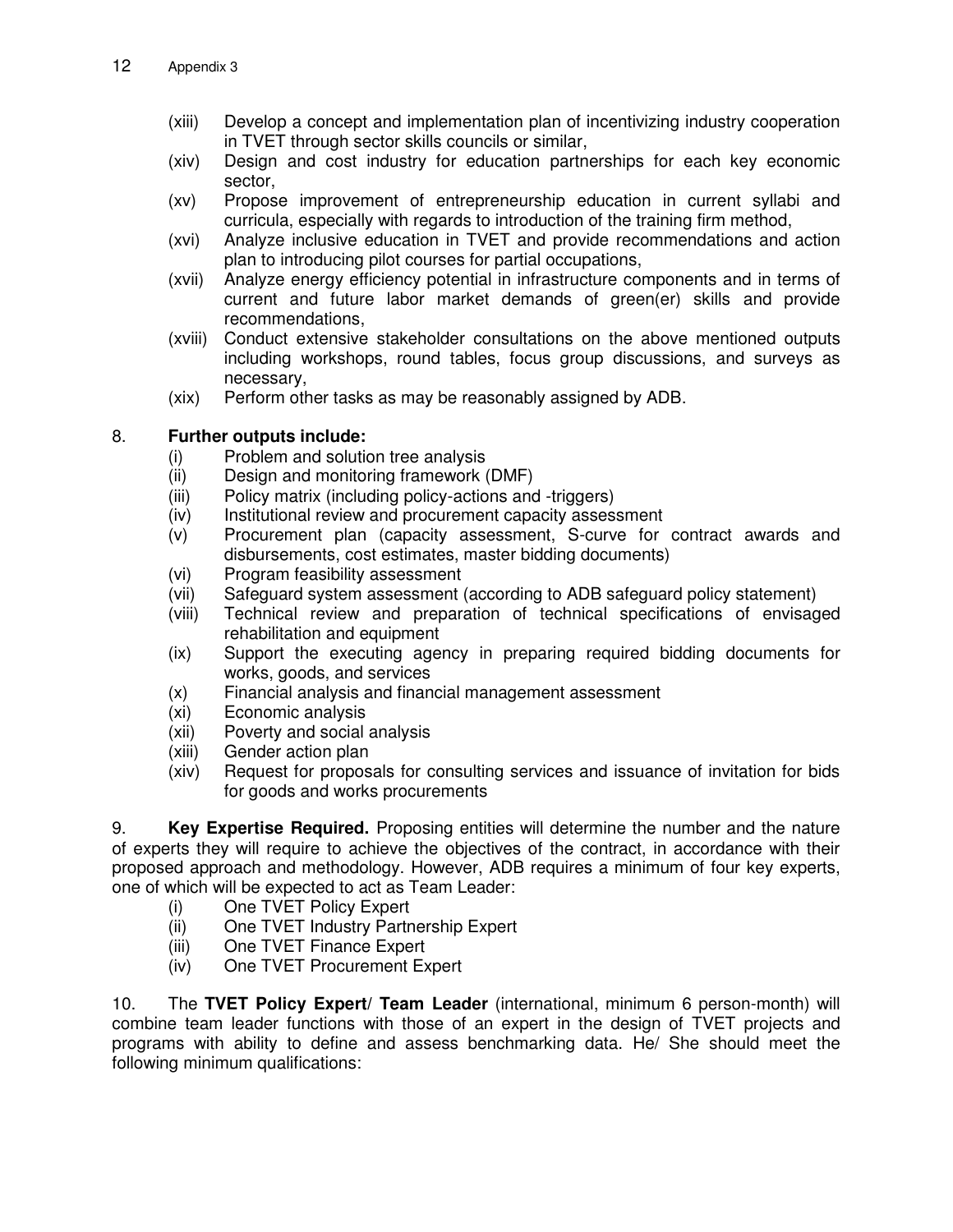- (i) Experience of at least 15 years of TVET projects and programs design and implementation in the fields of skills, economic policy, and labor market cooperation;
- (ii) Demonstrated ability to supervise a team of experts. Preference will be given to candidates having held prominent positions in international consultancies. He/ She will interface with the various stakeholders of the project, will address contract execution issues as they arise, and will ensure the timely delivery of contract outputs;
- (iii) Ability to work with multiple stakeholders, including government, private sector, and donor agencies;
- (iv) Excellent English language skills to produce high quality reports and to hold high level consultations and presentations; knowledge of Russian is an asset.

11. The **TVET Industry Partnership Expert** (international, minimum 3 person-month) with regional experience preferably as follows:

- (i) A minimum of 15 years experience designing, overseeing, and implementing TVET projects with explicit labor market cooperation. Preference will be given to candidates with previous experience in work-based-learning and/or dual education projects/ programs and who held a similar position in internationallyrecognized bodies in the sector;
- (ii) Ability to work with multiple stakeholders, including civil society, government, community organizations, private sector, and donor agencies;
- (iii) Excellent English language skills; knowledge of Russian is an asset.

12. The **TVET Finance Expert** (international, minimum 2 person-month) with regional experience preferably as follows:

- (i) A minimum of 10 years experience in financial management assessment in TVET.
- (ii) A track record of improving TVET institutions' (especially centers of excellence) financial sustainability in development cooperation through cost recovery;
- (iii) Experience in assessing and planning the financial sustainability of each project component according to ADB's guidelines for financial management and analysis of projects [\(http://www.adb.org/projects/operations/financial-management](http://www.adb.org/projects/operations/financial-management-resources)[resources\)](http://www.adb.org/projects/operations/financial-management-resources);
- (iv) Experience in analyzing historical and projected government budget for TVET as well as extra-budgetary income generation and the development of appropriate guidelines therefore;
- (v) Proven ability of working with multiple stakeholders, including civil society, government, community organizations, private sector, and donor agencies;
- (vi) Excellent English language skills; knowledge of Russian is an asset.

13. The **TVET Procurement Expert** (international, minimum 3 person-month) with regional experience preferably as follows:

- (i) A minimum of 5 years experience in preparing and implementing procurement plans under foreign-funded projects in the region. Experience in ADB projects and in education is an asset.
- (ii) Extensive experience in preparing master bidding documents and sample bidding documents for civil works, services, and equipment;
- (iii) Experience in conducting procurement capacity assessment and in capacity building of executing and implementing agencies;